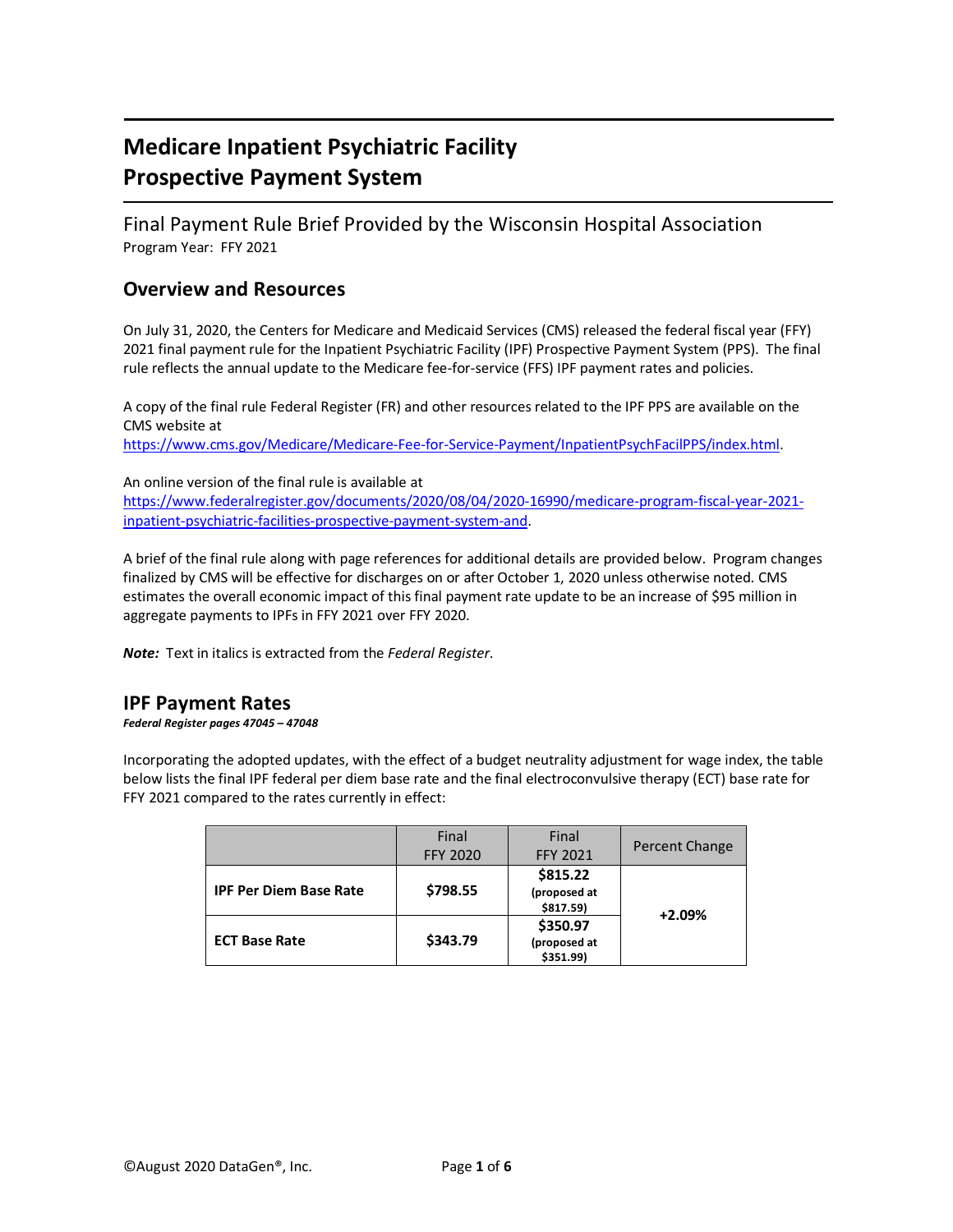The table below provides details of the adopted updates to the IPF payment rates for FFY 2021.

|                                               | FFY 2021 IPF Rate Update and Budget<br><b>Neutrality Adjustments</b> |
|-----------------------------------------------|----------------------------------------------------------------------|
| Marketbasket (MB) Update                      | $+2.2%$<br>(proposed at +3.0%)                                       |
| <b>ACA-Mandated Productivity MB Reduction</b> | 0.0 percentage points<br>(proposed at -0.4)                          |
| Wage Index Budget Neutrality Adjustment       | 0.9989<br>(proposed at 0.9979)                                       |
| <b>Overall Rate Change</b>                    | $+2.09%$<br>(proposed at $+2.38%$ )                                  |

#### **Wage Index, COLA, Labor-Related Share, and Revised CBSA Delineations** *Federal Register pages 47046 – 47047, 47050 – 47061*

CMS estimates the labor-related portion of the IPF standard rate and also adjust for differences in area wage levels using a wage index. CMS will increase the labor-related share of the IPF per diem base rate and ECT base rate from 76.9% in FFY 2020 to 77.3% (proposed at 77.2%) for FFY 2021.

For FFY 2021, CMS will update the Core-Based Statistical Areas (CBSA) for all providers based on the delineations published in the Office of Budget and Management (OMB) Bulletin No. 18-04 released on September 14, 2018. Included in this bulletin are new CBSAs, urban counties that become rural, rural counties that become urban, and existing CBSAs which are split apart or otherwise changed. CMS believes that these delineations better represent current rural and urban areas. As a result, provider wage indexes will change depending on which CBSA they are assigned to. In order to alleviate significant losses in revenue, CMS is adopting a 2-year transition period. Adopted delineations will be effective beginning October 1, 2020 and include a 5% cap on the reduction of a provider's wage index for FFY 2021 compared to its wage index for FFY 2020 and a full reduction of a provider's wage index for FFY 2022. OMB Bulletin 18-04 can be found at [https://www.whitehouse.gov/wp-content/uploads/2018/09/Bulletin-18-04.pdf.](https://www.whitehouse.gov/wp-content/uploads/2018/09/Bulletin-18-04.pdf)

A complete list of the final IPF wage indexes for payment in FFY 2021 is available on the CMS website [https://www.cms.gov/Medicare/Medicare-Fee-for-Service-Payment/InpatientPsychFacilPPS/WageIndex.html.](https://www.cms.gov/Medicare/Medicare-Fee-for-Service-Payment/InpatientPsychFacilPPS/WageIndex.html)

The March 6, 2020 OMB Bulletin 20-01 was not issued in time for integration into the rule. This bulletin can be found a[t https://www.whitehouse.gov/wp-content/uploads/2020/03/Bulletin-20-01.pdf.](https://www.whitehouse.gov/wp-content/uploads/2020/03/Bulletin-20-01.pdf) For FFY 2022, CMS intends to propose any updates from this OMB bulletin to further update CBSA delineation.

CMS adopted a budget neutrality factor of 0.9989 for FFY 2021 to ensure that aggregate payments made under the IPF PPS are not greater or less than would otherwise be made if wage adjustments had not changed.

For IPFs in Alaska and Hawaii, the IPF PPS provides a cost-of-living adjustment (COLA). The COLA is applied by multiplying the non-labor-related portions of the per diem base rate and ECT base rate by the applicable COLA factor. Under the IPPS COLA policy, the COLA updates are determined every four years, when the IPPS market basket is rebased. Since the IPPS COLA factors were last updated in FFY 2018, they are not scheduled to be updated again until FY 2022. Therefore, CMS will continue to use the existing IPF PPS COLA factors for FFY 2021. The IPF PPS COLA factors for FFY 2021 for Alaska and Hawaii are shown in Addendum A as well as in Table 5 on page 47061 of the final rule.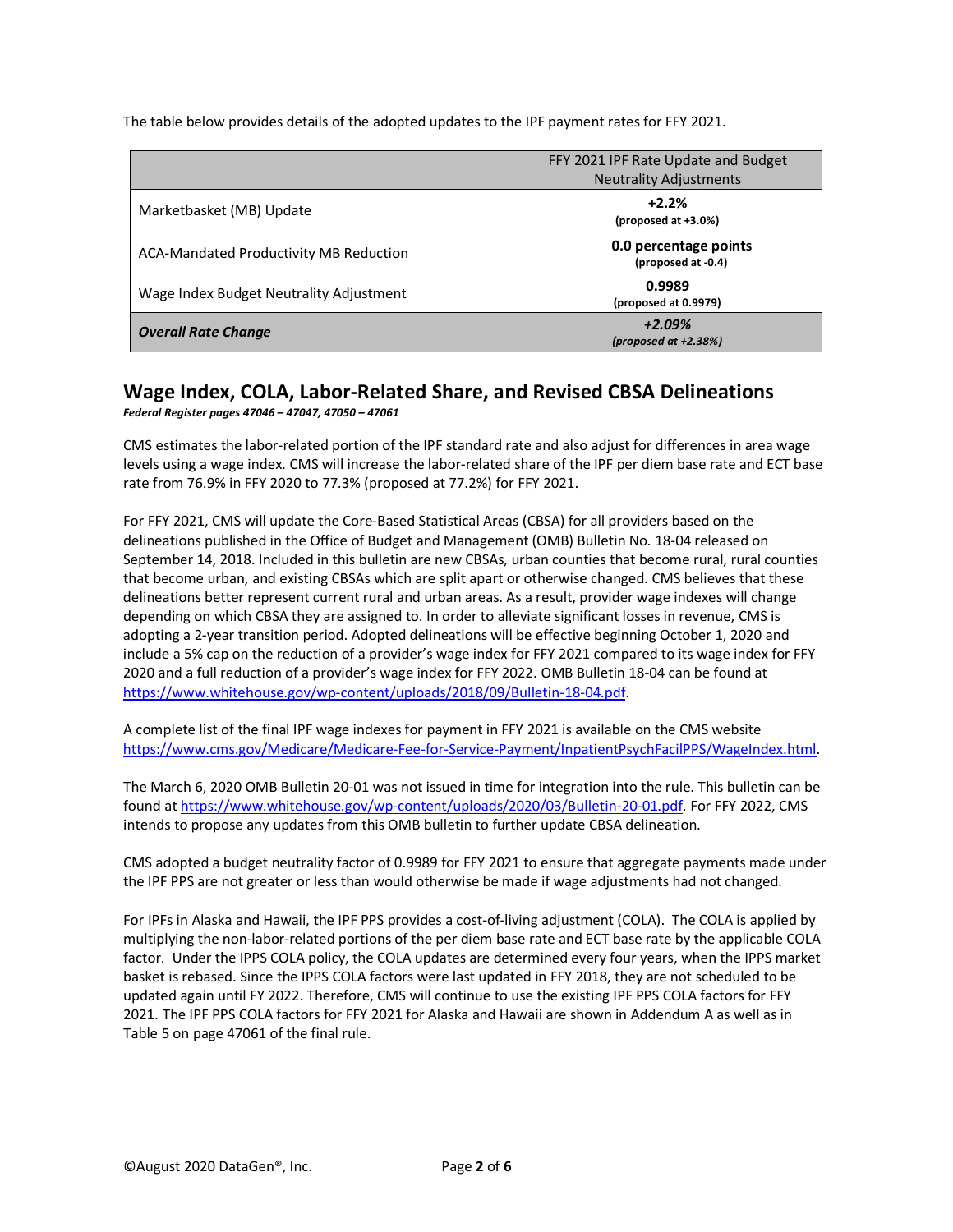#### **Adjustments to the IPF Payment Rates**

*Federal Register pages 47048 – 47050, 47059 – 47061*

For FFY 2021, CMS will retain the facility and patient-level adjustments currently used for FFY 2020 IPF PPS. The adjustments are described in detail below.

- ED Adjustment *(Federal Register page 47061):* For FFY 2021, IPFs with a qualifying emergency department (ED) will continue to receive an adjustment factor of 1.31 as the variable per diem adjustment for day 1 of each stay. This adjustment is intended to account for the costs associated with maintaining a full-service ED. The ED adjustment applies to all IPF admissions, regardless of whether a patient receives preadmission services in the hospital's ED. The 1.31 ED adjustment is not made when a patient is discharged from an acute care hospital or Critical Access Hospital (CAH) and admitted to the same hospital or CAH's psychiatric unit, and therefore the IPF receives a 1.19 ED adjustment factor.
- Teaching Adjustment *(Federal Register pages 47059 – 47060):* IPFs with teaching programs will continue to receive an adjustment to the per diem rate to account for the higher indirect operating costs experienced by hospitals that participate in graduate medical education (GME) programs. CMS will maintain the teaching adjustment coefficient value at 0.5150 for FFY 2021. The teaching adjustment is based on the number of full-time equivalent (FTE) interns and residents training in the IPF and the IPF's average daily census (ADC). CMS will also maintain the formula to calculate the teaching adjustment and to continue to allow temporary adjustments to FTE caps to reflect residents added due to closure of an IPF or closure of an IPF's medical residency training program.
- Rural Adjustment *(Federal Register page 47059):* IPFs located in rural areas receive an adjustment to the per diem rate of 1.17. This adjustment is provided because an analysis by CMS determined that the per diem cost of rural IPFs was 17% higher than that of urban IPFs. CMS will continue this adjustment in FFY 2021.
- Patient Condition (MS-DRG) Adjustment *(Federal Register pages 47048 – 47049):* For FFY 2021, CMS will continue to use the Medicare-Severity Diagnosis Related Group (MS-DRG) system used under the IPPS to classify Medicare patients treated in IPFs.

As has been the case in prior years, principal diagnoses codes (ICD-10-CMs) that group to one of 17 MS-DRGs recognized under the IPF PPS will receive a DRG adjustment. Principal diagnoses that do not group to one of the designated MS-DRGs recognized under the IPF PPS would still receive the federal per diem base rate and all other applicable adjustments, but the payment will not include a DRG adjustment. The following table lists the 17 MS-DRGs that will be eligible for a MS-DRG adjustment under the IPF PPS for FFY 2021. These are the same as the adjustment levels currently in place.

| <b>MS-DRG</b> | <b>Description</b>                                     | Adjustment<br>Factor |
|---------------|--------------------------------------------------------|----------------------|
| 056           | Degenerative nervous system disorders w MCC            | 1.05                 |
| 057           | Degenerative nervous system disorders w/o MCC          | 1.05                 |
| 080           | Non-traumatic stupor & coma w MCC                      | 1.07                 |
| 081           | Non-traumatic stupor & coma w/o MCC                    | 1.07                 |
| 876           | O.R. procedure w principal diagnoses of mental illness | 1.22                 |
| 880           | Acute adjustment reaction & psychosocial dysfunction   | 1.05                 |
| 881           | Depressive neuroses                                    | 0.99                 |
| 882           | Neuroses except depressive                             | 1.02                 |
| 883           | Disorders of personality & impulse control             | 1.02                 |
| 884           | Organic disturbances & mental retardation              | 1.03                 |
| 885           | Psychoses                                              | 1.00                 |
| 886           | Behavioral & developmental disorders                   | 0.99                 |
| 887           | Other mental disorder diagnoses                        | 0.92                 |
| 894           | Alcohol/drug abuse or dependence, left AMA             | 0.97                 |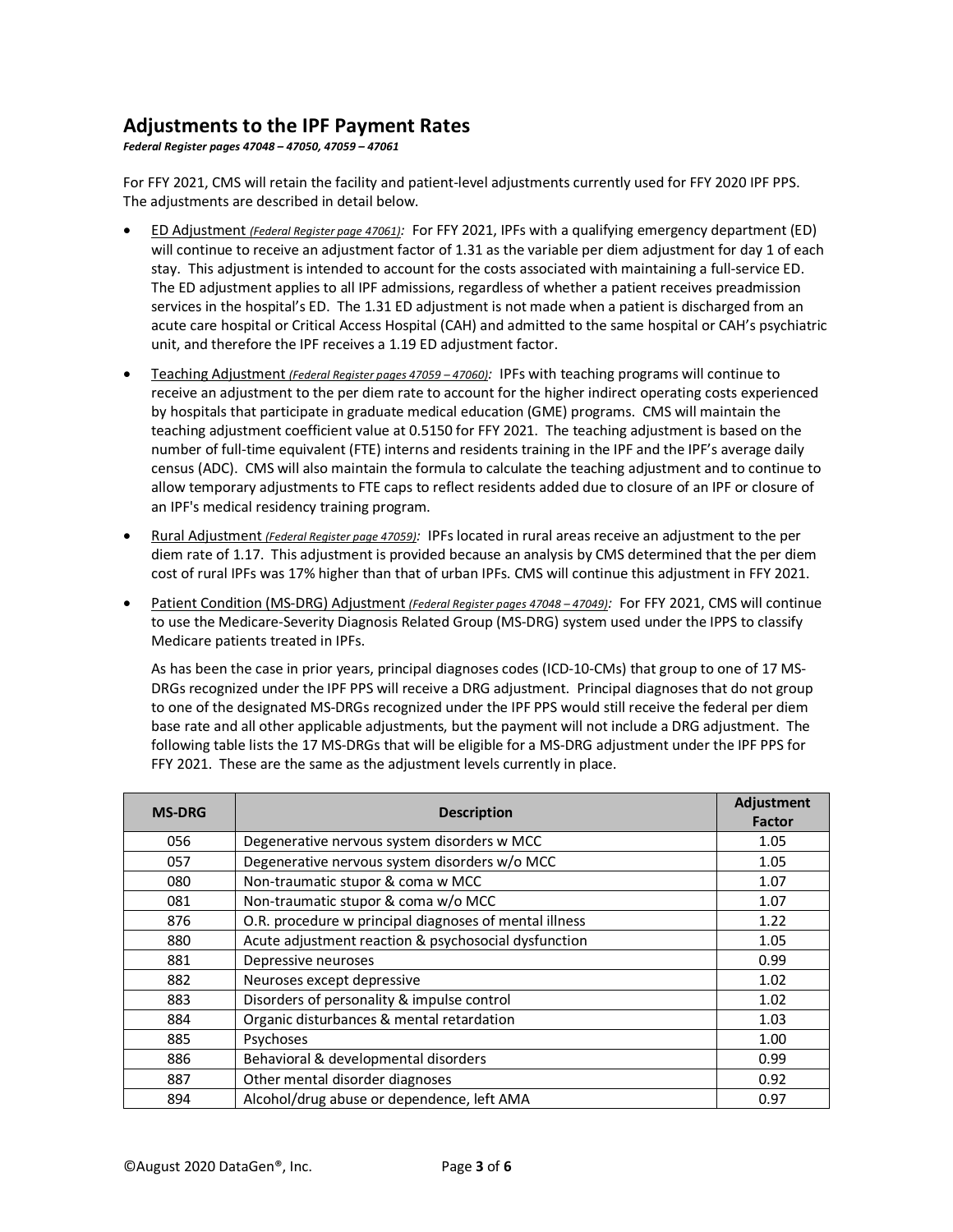| 895 | Alcohol/drug abuse or dependence w rehabilitation therapy           | 1.02 |
|-----|---------------------------------------------------------------------|------|
| 896 | Alcohol/drug abuse or dependence w/o rehabilitation therapy w MCC   | 0.88 |
| 897 | Alcohol/drug abuse or dependence w/o rehabilitation therapy w/o MCC | 0.88 |

• Patient Comorbid Condition Adjustment *(Federal Register page 40749):* For FFY 2021, the IPF PPS will continue to recognize 17 comorbidity categories for which an adjustment to the per diem rate can be applied. For each claim, an IPF may receive only one comorbidity adjustment per comorbidity category, but it may receive an adjustment for more than one category. The following table lists the comorbid condition payment adjustments for FFY 2021. These are the same as the adjustment levels currently in place.

| <b>Description of Comorbidity</b>                     | Adjustment<br><b>Factor</b> |
|-------------------------------------------------------|-----------------------------|
| Artificial Openings-Digestive and Urinary             | 1.08                        |
| <b>Cardiac Conditions</b>                             | 1.11                        |
| Chronic Obstructive Pulmonary Disease                 | 1.12                        |
| <b>Coagulation Factor Deficits</b>                    | 1.13                        |
| Developmental Disabilities                            | 1.04                        |
| Drug and/or Alcohol Induced Mental Disorders          | 1.03                        |
| <b>Eating and Conduct Disorders</b>                   | 1.12                        |
| Gangrene                                              | 1.10                        |
| <b>Infectious Diseases</b>                            | 1.07                        |
| <b>Oncology Treatment</b>                             | 1.07                        |
| Poisoning                                             | 1.11                        |
| Renal Failure, Acute                                  | 1.11                        |
| Renal Failure, Chronic                                | 1.11                        |
| Severe Musculoskeletal and Connective Tissue Diseases | 1.09                        |
| Severe Protein Calorie Malnutrition                   | 1.13                        |
| Tracheostomy                                          | 1.06                        |
| Uncontrolled Diabetes Mellitus                        | 1.05                        |

Patient Age Adjustment *(Federal Register pages 47049 – 47050):*

• IPF PPS will maintain the patient age adjustment for FFY 2021 because analysis by CMS has shown that IPF per diem costs increase with patient age. The following table lists the patient age adjustments for FFY 2021. These are the same as the adjustment levels currently in place.

| Age             | <b>Adjustment Factor</b> | Age             | <b>Adjustment Factor</b> |
|-----------------|--------------------------|-----------------|--------------------------|
| Under 45        | 1.00                     | 65 and under 70 | 1.10                     |
| 45 and under 50 | 1.01                     | 70 and under 75 | 1.13                     |
| 50 and under 55 | 1.02                     | 75 and under 80 | 1.15                     |
| 55 and under 60 | 1.04                     | 80 and over     | 1 1 7                    |
| 60 and under 65 | 1 07                     |                 |                          |

• Patient Variable Per Diem Adjustment *(Federal Register page 47050):* For FFY 2021, the per diem rate continue to be adjusted based on patient length-of-stay (LOS) using variable per diem adjustment. Analysis by CMS has shown that per diem costs decline as the LOS increases. Currently, variable per diem adjustments begin on day 1 (adjustment of 1.19 or 1.31 depending on the presence of an ED – see "ED Adjustment" section) and gradually decline until day 21 of a patient's stay. For day 22 and thereafter, the variable per diem adjustment remains the same each day for the remainder of the stay. The following table lists the variable per diem adjustment factors for FFY 2021. These are the same as the adjustment levels currently in place.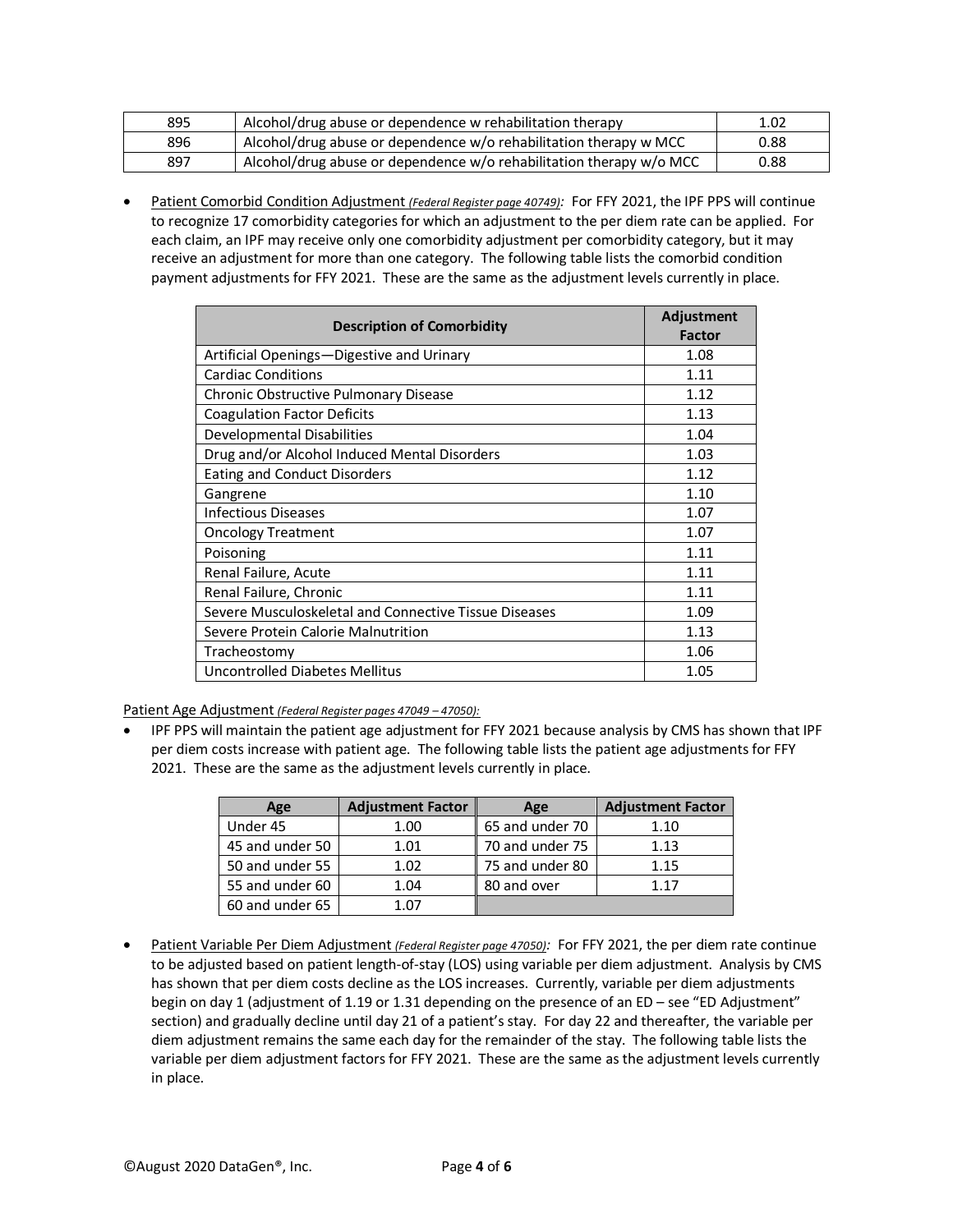| Day-of-Stay | <b>Adjustment Factor</b>     | Day-of-Stay  | <b>Adjustment Factor</b> |
|-------------|------------------------------|--------------|--------------------------|
| Day 1       | 1.19 (w/o ED) or 1.31 (w/ED) | Day 12       | 0.99                     |
| Day 2       | 1.12                         | Day 13       | 0.99                     |
| Day 3       | 1.08                         | Day 14       | 0.99                     |
| Day 4       | 1.05                         | Day 15       | 0.98                     |
| Day 5       | 1.04                         | Day 16       | 0.97                     |
| Day 6       | 1.02                         | Day 17       | 0.97                     |
| Day 7       | 1.01                         | Day 18       | 0.96                     |
| Day 8       | 1.01                         | Day 19       | 0.95                     |
| Day 9       | 1.00                         | Day 20       | 0.95                     |
| Day 10      | 1.00                         | Day 21       | 0.95                     |
| Day 11      | 0.99                         | After Day 21 | 0.92                     |

#### **Outlier Payments**

*Federal Register page 47061 – 47062* 

Outlier payments were established under the IPF PPS to provide additional payments for extremely costly cases. Outlier payments are made when an IPF's estimated total cost for a case exceeds a fixed dollar loss threshold amount (multiplied by the IPF's facility-level adjustments) plus the federal per diem payment amount for the case. Costs are determined by multiplying the facility's overall cost-to-charge ratio (CCR) by the allowable charges for the case. When a case qualifies for an outlier payment, CMS pays *80% of the difference between the estimated cost for the case and the adjusted threshold amount for days 1 through 9 of the stay and 60% of the difference for day 10 and thereafter*. The varying 80% and 60% "loss sharing ratios" were established to discourage IPFs from increasing patient LOS in order to receive outlier payments.

CMS has established a target of 2.0% of total IPF PPS payments to be set aside for high cost outliers. To meet this target for FFY 2021, CMS is adopting an outlier threshold of \$14,630 (proposed at \$16,520), a 2.2% decrease over the FFY 2020 threshold of \$14,960.

## **Updates to the IPF Cost-to-Charge Ratio (CCR) Ceiling**

*Federal Register pages 47062 – 47063* 

CMS applies a ceiling to IPF's CCRs. If an individual IPF's CCR exceeds the appropriate urban or rural ceiling, the IPF's CCR is replaced with the appropriate national median CCR for that FFY, either urban or rural. The national urban and rural CCRs and the national urban and rural CCR ceilings for IPFs are updated annually based on analysis of the most recent data that is available. The national median CCR is applied when:

- New IPFs have not yet submitted their first Medicare cost report;
- IPFs overall CCR is in excess of 3 standard deviations above the corresponding national CCR ceiling for the current FFY;
- Accurate data to calculate an overall CCR are not available for IPFs.

CMS will continue to set the national CCR ceilings at 3 standard deviations above the mean CCR, and therefore the national CCR ceiling for FFY 2021 for rural IPFs will be 2.0082 (proposed at 1.9572) and 1.7131 (proposed at 1.7387) for urban IPFs. If an individual IPF's CCR exceeds this ceiling for FFY 2021, the IPF's CCR will be replaced with the appropriate national median CCR, urban or rural. CMS is finalizing a national median CCR of 0.5720 (as proposed) for rural IPFs and 0.4200 (proposed at 0.4280) for urban IPFs.